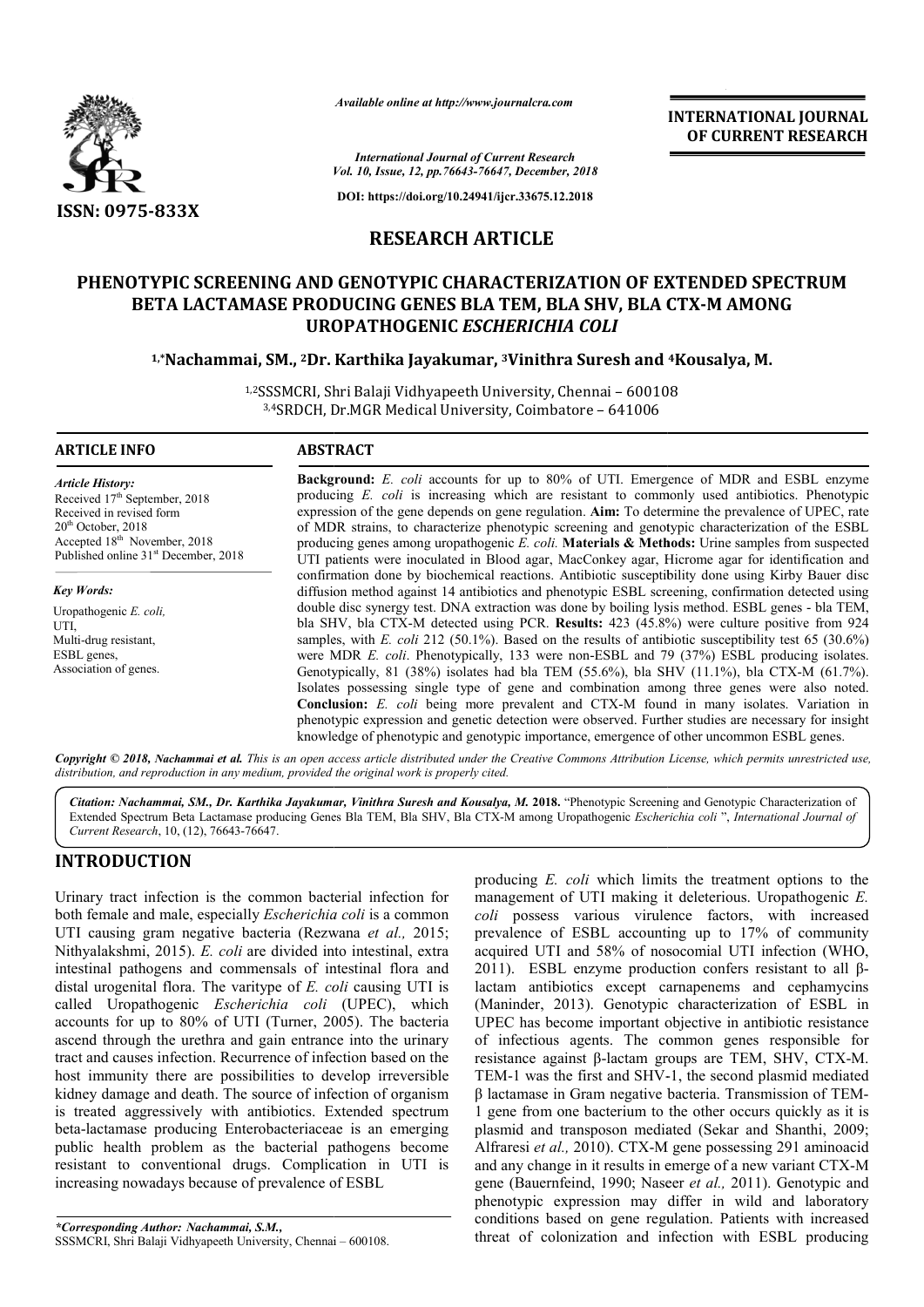microorganism makes the patients fatally sick with prolong hospital stay (Paterson *et al.,* 2005). In last two decades, resistance to β-lactam antibiotics are significantly increased, guidelines for prescribing antibiotics are in need based on antibiotic susceptibility of bacteria. Prevalence of infections by MDR strains has become necessary for the rate of emergence of spreading antibiotic resistance (Tuladhar *et al.,* 2004). Based on this, the present study has been carried out to determine the prevalence of bacterial pathogens in UTI, rate of MDR strains, to characterize phenotypic screening and genotypic presence of the common ESBL producing genes among uropathogenic *E. coli*.

# **MATERIALS AND METHODS**

## **Study design**

The present study was a hospital based cross sectional study which was conducted in Microbiology laboratory in a tertiary care hospital during the period from October 2015 to July 2017. Institutional human ethical clearance (IHEC) has been obtained.

## **Inclusion and exclusion criteria**

Urine samples collected from the suspected UTI patients and sent to the Microbiology laboratory. The samples which showed polymicrobial growth and insignificant growth are excluded from the study.

## **Specimen collection, Processing and Identification of the bacteria**

The sterile leak proof wide mouthed containers were labeled and given to the patients after giving proper instruction to collect midstream urine sample with sterile precautions. Urine sample was streaked in Blood agar, MacConkey agar and Hichrome agar by the semi-quantitative culture method using standard loop (0.001 mm) and were incubated at 37C and the colony forming unit was counted for significant bacteriuria as per the criteria and were identified by confirming with biochemical properties and.

### **Screening and Confirmation of ESBL** *E. coli*

Antibiotic susceptibility pattern were analyzed using Kirby Bauer Disc Diffusion technique as per CLSI guideline (Clinical and Laboratory Standards Institute (CLSI 2015)). The strains which showed resistant to one antibiotic in at least three or more antibiotic category were considered as MDR isolate. Resistance to third generation cephalosporins was suspected as ESBL producers. The screening of ESBL was done by Ceftazidime and Ceftazidime plus clavulanic acid and were further confirmed by Cefotaxime and Cefotaxime-clavulanic acid by double disc synergy method (Clinical and Laboratory Standards Institute (CLSI 2015)).

### **PCR amplification for ESBL genes**

DNA extraction was performed using the boiling method (Farzaneh Firoozeh *et al.,* 2014). PCR amplification of common ESBL genes were used to reveal the prevalence of bla TEM, bla SHV, bla CTX-M using specific oligonucleotide primers (Table 1). Amplification of genes was carried out in a Thermal Cycler (Eppendorf Master) after standardizing the

PCR conditions, with initial denaturation at 94°C for 2 min, followed by 30 cycles of denaturation at 94 °C for 1 min annealing at 60C for 30s and extension at 1 min 30s and final extension at 72°C for 5min. PCR product were then loaded in 1% agar gel electrophoresis and amplified DNA fragments were detected by UV fluorescence transilluminator and the size of the amplicons was estimated by comparing

|  |  | Table 1. Primer sequences for ESBL detection |  |  |  |
|--|--|----------------------------------------------|--|--|--|
|--|--|----------------------------------------------|--|--|--|

| Primer       | Primer sequence $(5' - 3')$  | Product<br>size (bp) | Reference          |
|--------------|------------------------------|----------------------|--------------------|
| SHV-F        | <b>TCAGCGAAAAACACCTTG</b>    | 231                  | Akila<br>al.<br>et |
| <b>SHV-R</b> | <b>TCCCGCAGATAAATCACC</b>    | 231                  | [15]               |
| TEM-F        | <b>CTTCCTGTTTTTGCTCACCCA</b> | 800                  |                    |
| TEM-R        | TACGATACGGGAGGGCTTAC         | 800                  |                    |
| $CTX-M-F$    | ACCGCCGATAATTCGCAGAT         | 593                  | Mahbobeh et        |
| $CTX-M-R$    | GATATCGTTGGTGGTGCCATA        | 593                  | al                 |

#### **Statistical analysis**

The analysis of data was done by using SPSS 20.0 version and Microsoft Excels 2007. The p-value<0.001 was considered statistically significant.

# **RESULTS**

A total of 924 urine samples have been collected, the prevalence of microbial infection in UTI showed 423 (45.8%) of culture positive isolates among suspected UTI patients, of which *E. coli* accounting up to 50.1% and 49.9% were other microbial isolates represented.

### **MDR** *E. coli* **and ESBL** *E. coli*

Of the total 212 *E. coli*, 65 isolates were found to be MDR *E. coli* of which 41 isolates were confirmed as ESBL producers (Figure 1).



**Fig. 1. Occurrence of ESBL and Non-ESBL isolates (Phenotypic) and MDR** *E. coli* **producing ESBL enzyme**

### **Screening and confirmation of ESBL** *E. coli*

Out of 212 isolates, 37.3% were screen test positive for ESBL and confirmed as ESBL producers using double disc approximation test (Table 2).

## **Detection of ESBL (TEM, SHV, CTX-M) genes using PCR**

All the 212 isolates were subjected for ESBL detection. The overall percentage of genes and the isolates possessing a single gene were represented in Figure 2 & 3.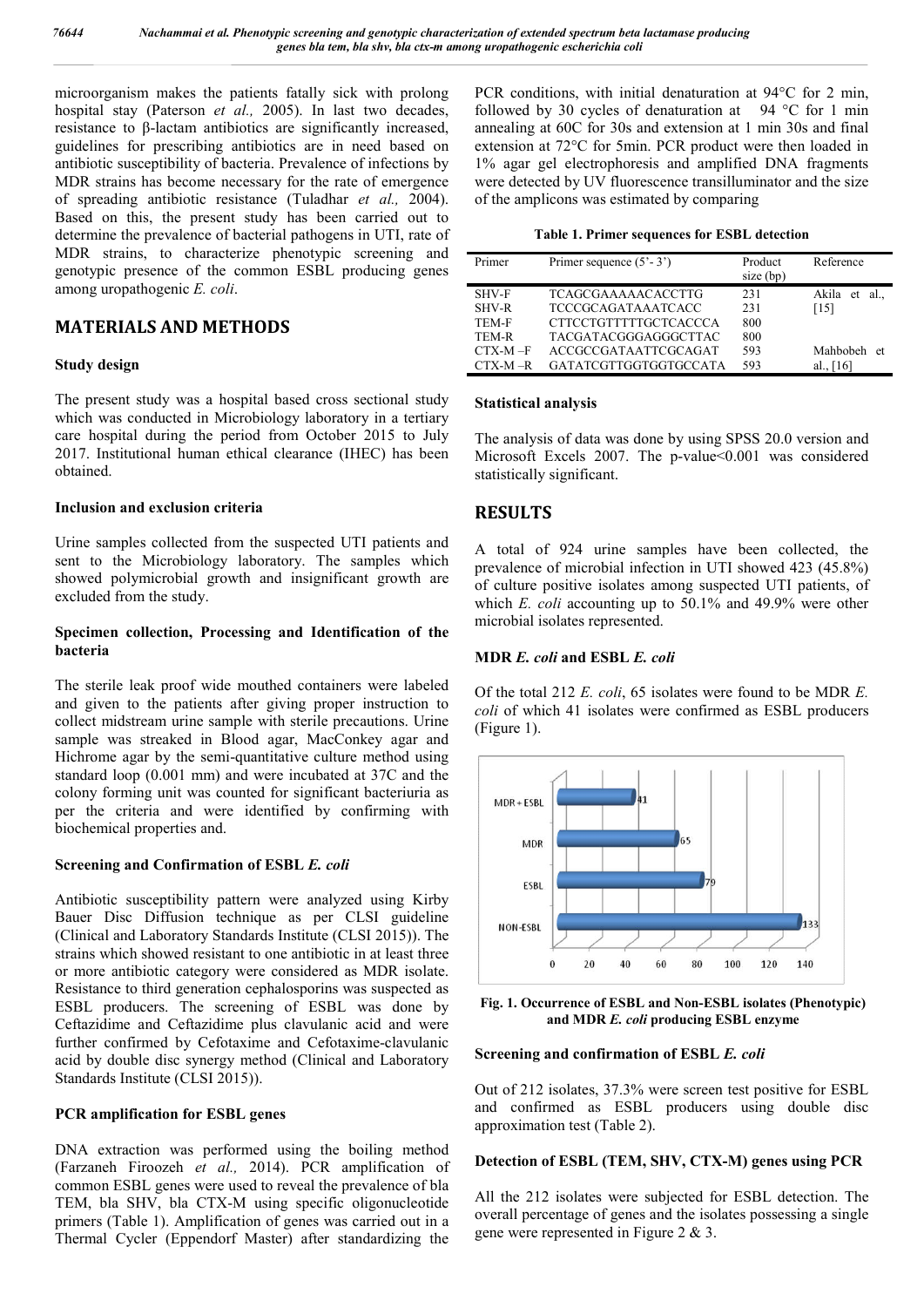| Double disk synergy method                 | <b>ESBL</b> confirmation Criteria | No. of suspected | No. of confirmed     | Total no. of E. coli  | Negative<br>for        |
|--------------------------------------------|-----------------------------------|------------------|----------------------|-----------------------|------------------------|
|                                            |                                   | ESBL             | <b>ESBL</b> isolates | <b>ESBL</b> producers | <b>ESBL</b> production |
| Ceftazidime (CAZ) 30µg and CAZ             | Increase in zone size of          |                  |                      |                       |                        |
| $30\mu$ g + Clavulanic acid (CV) $10\mu$ g | $>5$ mm with $>1$ mm of the       | 90               | 79                   |                       |                        |
| Cefotaxime $(CTX)$ 30 $\mu$ g and CTX      | combinational disk                |                  |                      | 79                    |                        |
| $30\mu$ g + Clavulanic acid (CV) $10\mu$ g |                                   |                  | 79                   |                       |                        |

**Table 2. Criteria for screening ESBL enzyme production in bacteria**

Table 3. Total occurrence of genotypically confirmed ESBL among UPEC ESBL (N = 80) isolates

| <b>ESBL</b> genes | $n$ (%)      | $X^2$ value | p value |
|-------------------|--------------|-------------|---------|
| blaCTX-M          | 50 (61.7%)   | 93.879      |         |
| blaTEM            | $45(55.6\%)$ | 90.034      | < 0.001 |
| blaSHV            | $9(11.1\%)$  | 14.749      |         |

#### **Table 4. Phenotypic and genotypic detection of Non-ESBL and ESBL producing E. coli**

| E. Coli              | Phenotypic confirmation of ESBL | Molecular detection of ESBL genes |
|----------------------|---------------------------------|-----------------------------------|
| Non-ESBL isolates    | 133(62.7%)                      | 131(61.7%)                        |
| <b>ESBL</b> isolates | 79 (37.3%)                      | 81 (38.3%)                        |



**Fig. 2. Gel electrophoresis of CTX-M, TEM, SHV genes**



**Fig. 3. Percentage of ESBL genes detected by PCR method**



**Fig 4. Occurrence (%) of single genes in** *E. coli* **isolates**



**Fig. 5. Occurrence (%) of combination of ESBL genes in a single isolate**



**Fig. 6. Comparison of phenotypic and genotypic detection of ESBL**

CHI square test combination of ESBL genes with significant p value  $( $0.01$ )$  in TEM + CTX-M association is more than other associations in single isolates (Figure 4).

**Genotypic detection and phenotypic expression:** Three isolates were phenotypically confirmed for ESBL in the absence of TEM, SHV or CTX-M. Also in five isolates ESBL (4 TEM, 1 CTX) genes were present but it was not expressed phenotypically in antibiotic susceptibility test and double disk synergy test (Table 4) and the comparison were given in Figure 5.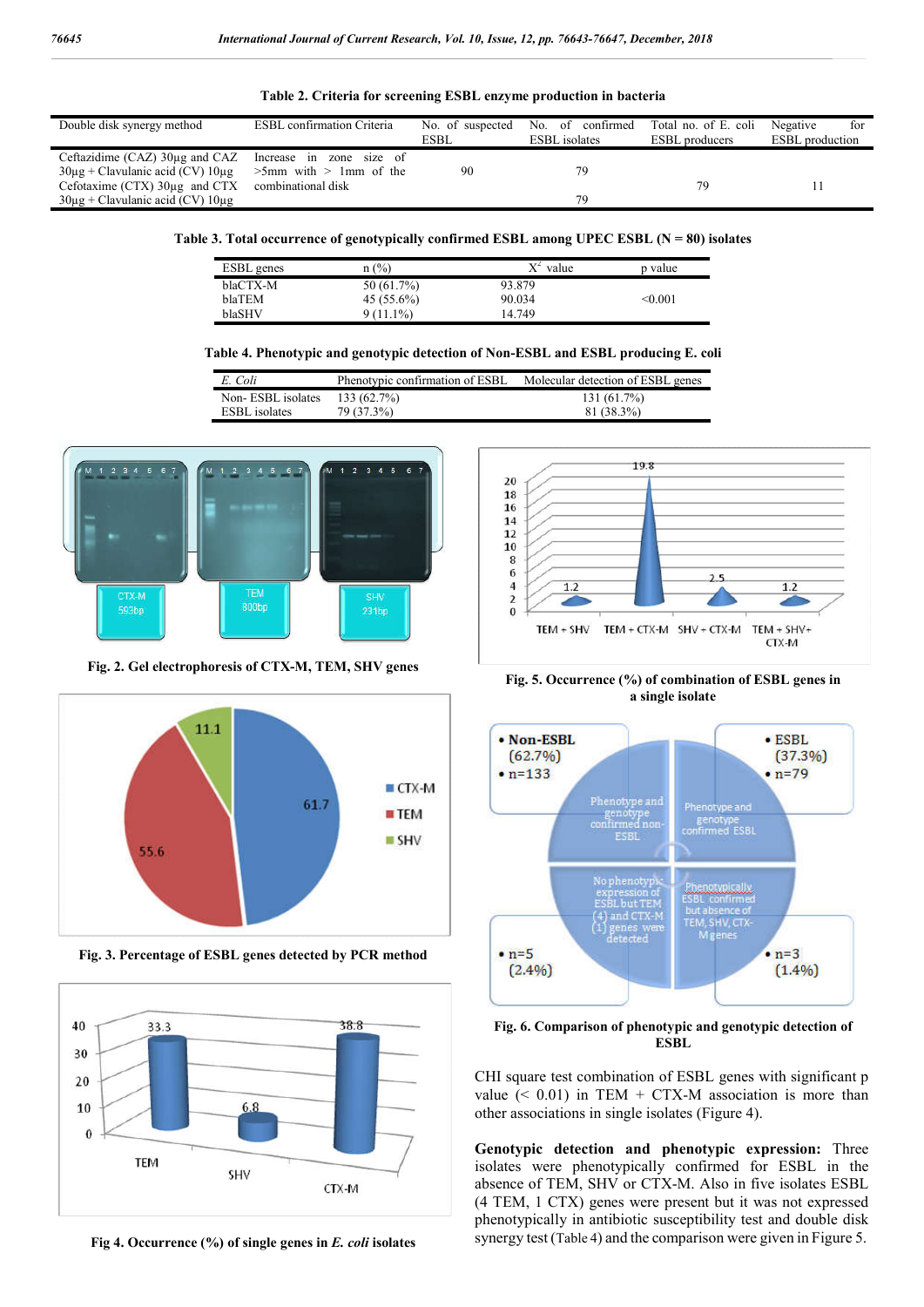# **DISCUSSION**

One of the widespread community acquired and hospital acquired infection is UTI. Alteration in systemic and local immunity such as anatomical abnormalities, immunesuppression, diabetes, indwelling catheters, urethral sphincter mechanism incompetence is associated for the development of infection in urinary tract (Kate, 2011; Asadi *et al.,* 2014).

**Prevalence of UTI:** Totally 924 patients were suspected for UTI, the percentage of microbial growth was 45.8% which is higher compared to the study conducted by (Slama *et al.,*  2008) reported 27.1% of microbial growth.

**UPEC and its role in UTI:** *E. coli* causes intestinal and extra intestinal infections such as gastroenteritis, urinary tract infection, peritonitis, meningitis, septicemia by different pathotype variants (Von Baum and Marre, 2005). One pathotype Uropathogenic *E. coli* possessing virulence factors plays a role fitness and survival determinants for binding to gal-gal receptor on the uroepithelial cells, utilization of nutrients from host and toxin production making the UPEC as pathogenic (Ko *et al.,* 2007). In this study, out of 45.8% of microbial growth in urine, 50.1% were *E. coli.*

**UTI and Beta lactam groups:** Beta lactam antibiotics are used mainly for treating UTI. The enzyme, beta lactamase hydrolyzes beta lactam ring and denatures the action of antibiotics against bacteria mediated by acquired resistance. Emergence of ESBLs (Extended spectrum beta lactamase) enzyme makes the bacteria resistant to third cephalosporin groups, increasing resistance to broad spectrum antibiotics which are now predominantly found in *E. coli* and *Klebsiella pneumoniae*. This emergence of ESBL may also be due to over usage of third generation cephalosporins (Slama *et al.,* 2008; Pitout *et al.,* 2007). In the present study 38% of *E. coli* was ESBL producers which are confirmed by double disk screening and confirmatory test.

**MDR (Multi drug resistant)** *E. coli and ESBL isolates:* MDR *E. coli* are nothing but the isolate showing nonsusceptibility to at least one agent in three or more antimicrobial categories. In this study, 65 isolates (31%) were found to be MDR out of 212 *E. coli* and suspected for β lactamase producers. 41(63.1%) isolates were confirmed as ESBL producers among the MDR isolates. The infections caused by MDR pathogens, the rate of emergence and spread of antibiotic resistance cannot be reduced without gathering information about the existing MDR strains (Tuladhar *et al.,*  2004).

**Occurrence of three ESBL genes:** The most common studied ESBL genes are bla TEM, bla SHV, bla CTX- responsible for ESBL production in *E. coli*. In this study 38% were found with ESBL genes genotypically but phenotypic expression showed 37% ESBL positive with CTX-M 61.7%, TEM 55.6% and SHV 11.1%. CTX-M is the common ESBL gene detected in *E. coli* which is similar to the study 82% in (Ponnusamy, 2015), 68.97% in a study conducted in Iran (Mahbobeh Mohammad Tabar *et al.,* 2016).

**Single and the association of the ESBL genes in a single isolate:** "Association of three ESBL (bla TEM, bla CTX-M, bla SHV) genes in single bacteria" was noted with 1.2% but not significant (p value  $>0.01$ ) which may be based on the

prevalence of no. of ESBL genes as well as their percentage of combination, this type of combination were also noted in the study (Ponnusamy *et al.,* 2015). This association of genes in a single isolate coding for ESBL enzyme may prove that if one gene is in off mechanism and the other may be in active state depending on the environmental, host factors etc., but always the strain remains resistant to the β lactam antibiotics. If all three genes express at the same time the resistant mechanism will be high and persistent but it depends on regulation of gene operons.

**Comparison of phenotypic expression and genotypic**  detection of **ESBL:** The presence of combinational genes signifies the rate of increase in β-lactamase production also high and persistent resistance. Presence of ESBL genes without phenotype expression may be due to mutation, varying substrate affinity or inoculum effect, influence of environmental factors, ESBLs may fail to reach a level to be detectable by disk diffusion tests. The reason behind, phenotypic expression in the absence of studied genes may be because of different β-lactamase genes (PER, VEB, GES, BES, TLA, OXA genes which are low prevalent currently. But always, phenotypic expression of a gene occurs based on gene regulation noting that genotypic method of gene detection has 100% sensitivity and specificity. Regulation of genes depends on an adaptive response to an environmental change, so that genes are expressed whenever required under stimulation. Most of the genes are under indirect control, expression of gene responds to signals that are not related directly to the function of gene. Performance of indirect control is poor in artificial conditions and shows that often gene regulation in the laboratory is maladaptive. There is no necessity that genes which have closely related functions should express at optimum or in a similar pattern. The related genes may show dissimilarity in their pattern of expression, regulation in the wild as well as in the laboratory due to suboptimal control of genes. An evolutionary change takes place in both indirect and suboptimal control more often than adaptive control. So in this study, the reason behind the absence of ESBL phenotype expression even with standard conventional techniques in spite of presence of ESBL coding gene may be under indirect control which works to the least in invitro condition (Morgan *et al.,* 2013).

## **Conclusion**

The present shows that the bacteria *E. coli* being more prevalent among the uropathogens, becoming resistance towards common antibiotics as reported in many other national and global studies. Variation in phenotypic expression and genetic detection may involve the difference in setup of in vitro and in vivo conditions. But both these limitations highly confuse the treatment as all the treatments were based on conventional phenotypic reports as the genes express by adaptive response. Switch off and on mechanism of gene may differ based upon the genetic makeup of the individual and the conditions opting for a gene to express. This resistance makes the clinicians and patients in a challenge environment due to limited antibiotics which is also cost effective and side effective. Early detection of infection, proper and prescribed use of antibiotics with correct specification of duration makes the bacteria less resistance and reduces the recurrence of infection, damage and failure of functioning of the infected organ and mortality rate. Surveys and monitoring should be organized routinely for recognizing the antimicrobial